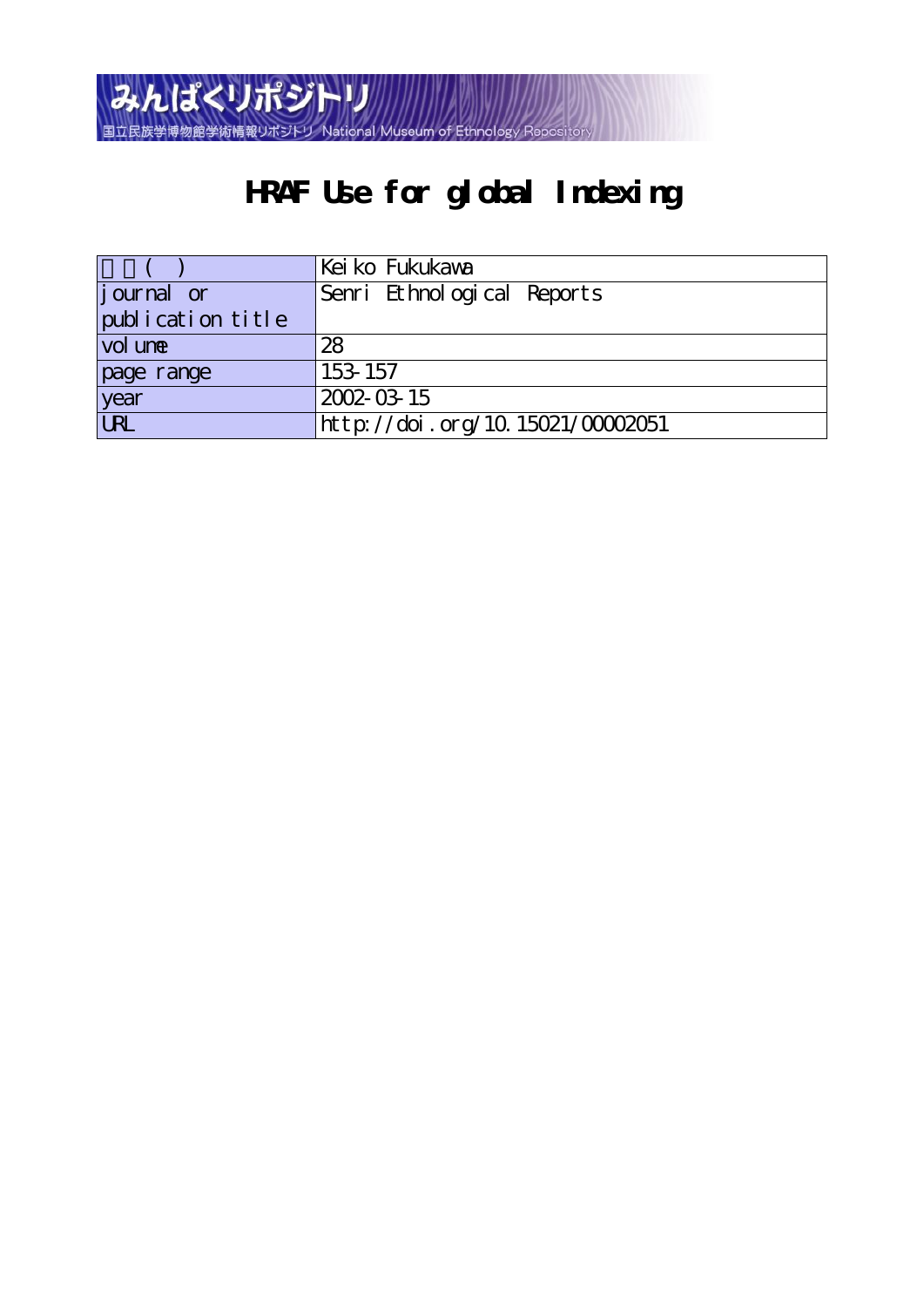## 5.7 HRAF Use for global Indexing

 Keiko Fukukawa National Museum of Ethnology

Recently, using the Outline of Cultural Materials (OCM), I classified the Mongolian photographs from Konagaya and also, at the request of Yasugi, I tried to retrieve data of Mexican sample materials (artifacts) from the British Museum(BM) and the National Museum of Ethnology (NME). In this article, briefly explaining the Human Relations Area Files (HRAF), I will describe my considerations about classifying the photographs using the OCM and the problems I have found with the differences of the OCM classifications between the BM and the NME for the same types of Mexican sample materials. Therefore, here the OCM classification will be the main theme of discussion.

#### 5.7.1 HRAF Files

The HRAF Files is a collection of file materials on the cultures of the world. The files were developed by the Human Relations Area Files, Inc., an intemational organization in USA, for the comparative study of the world cultures. The sources of the files are mainly selected ethnographies and the all pages are coded by numbers in accordance with the OCM, HRAF's subject classification system. Moreover, they are filed according to the Outline of the World Cultures (OWC), HRAF's area or cultural group classification. Those two unique systems were designed by the HRAF for the purpose of retrieving world cultural information rapidly and effectively.

#### 5.7.2 OCM (Outline of Cultural Materials)

The OCM deals with the aspects of human behavior (social life, customs, material products, ecological setting, etc.) comprehensively, and divides them into 716 categories. The 716 categories are grouped into 79 major subject divisions, each numbered from 10 to 88. Within each major subject division, a third digit from one up to nine is added and designated by a three-digit number code, For example, the [22: Food Quest] is subdivided into eight categories as follows: {221: Annual Cycle}, {222: Collecting}, {223: Fowling}, {224: Hunting and Trapping}, {225: Marine Hunting}, {226: Fishing}, {227: Fishing Gear}, and {228: Marine Industries}, Each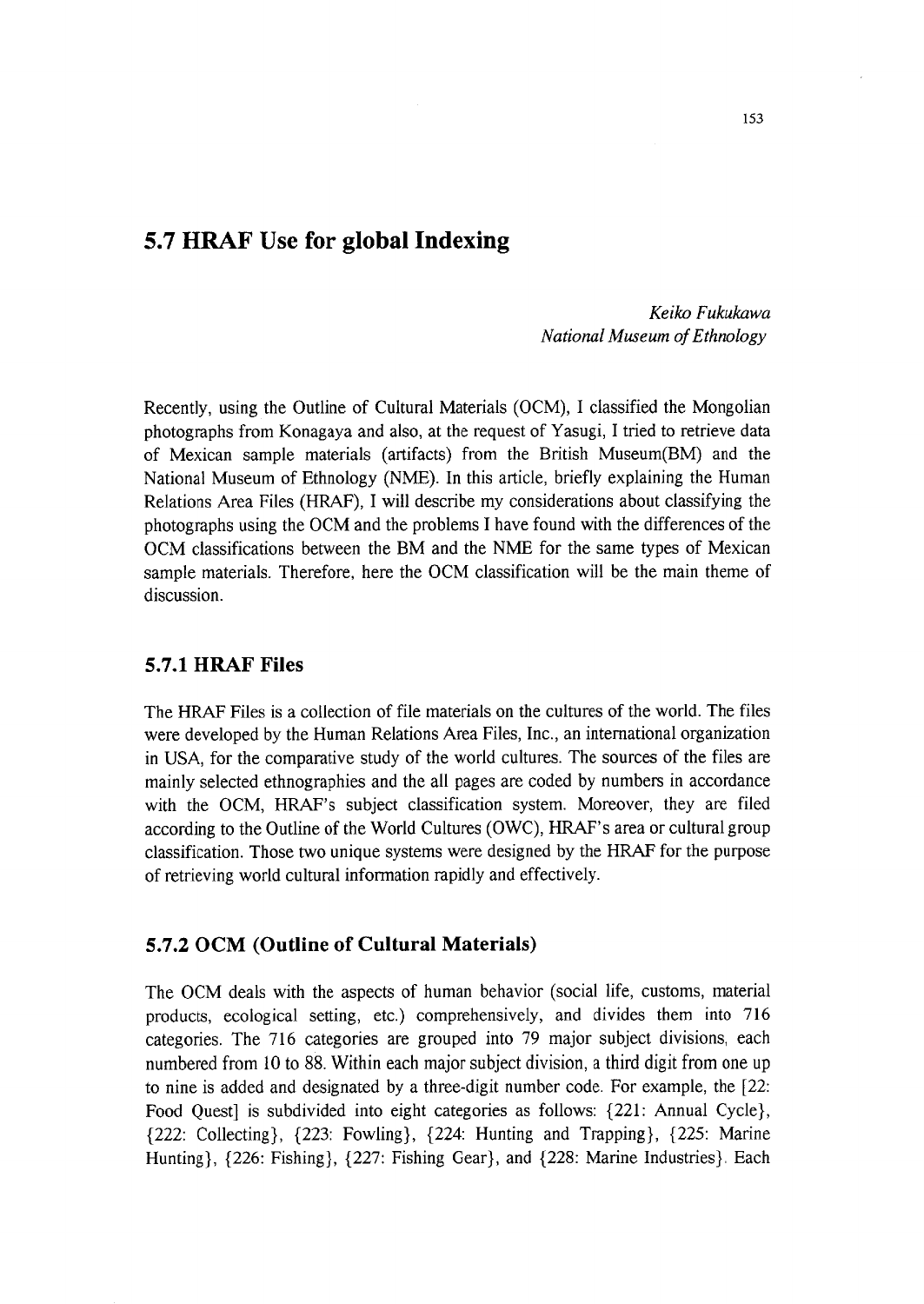category has a brief explanation indicating the range of information which may be classified under that category. Obviously, each category has an extensive amount of information that is nearly impossible to briefly explain, so that the explanations are relatively simple outlines. Under each three-digit category, cross-reference categories are listed.

In the Japanese version of the OCM, "Bunka Komoku Bunrui", each original English description under each three-digit category was simply assigned a new five-digit number, consisting of the original there-digit number followed by a decimal and two more digits, from .Ol to .99. (e.g.. {221.01: Seasonal distribution and succession of food-getting and other economic activities}, {221.02: Seasonal migrations in the gathering or production of food $\{...$  {221.99: etc.})

## 5.7.3 OCM CIassification of Photographs

My job was to code for the over, 180 photographs taken in Mongolia using the five-digit of the Japanese version of the OCM mentioned above. During my working, the first trouble I enceuntered was not being able to obtain any informational contents immediately from the photographs. To remedy this problem, the photographer soon supplied me with a caption for each photo. According to the captions, I also found that there were three parts in all among the pictures, each with a main title.

With the coding of photograph, non-visual information must usually be consulted with written documents and the coding must be assigned also to information contained within that documents. If there are no documents, it is a general rule to code only for information appeared visually.

Moreover, the coder must resist to mark for their own imagination or implication for the visual information. For example, supposing that there is a photo of an adult woman milking a cow. In that situation, the main subject the coder only can take may be "adult woman", "clothing" "cows" and "milking", not more than this. In other words, the case Iike assuming "milking cows is a female job" and assigning the category {462: Division of labor by sex} must be avoided. To make inferences and draw conclusions from photographs is not the responsibility of the coder, but that of the researcher.

The second point of consideration in coding is the number of the OCM codes for a single picture. Basically, human behavior has many related aspects, and so, two or more codes can be assigned. In the case of the multiple five-digit codes withjn a threedigit division, however, the effectiveness of retrieval must be considered. It seems reasonable to assume that you are retrieving HRAF Files using the OCM three-digit codes with the multiple adjacent codes, there is often repetition of information, which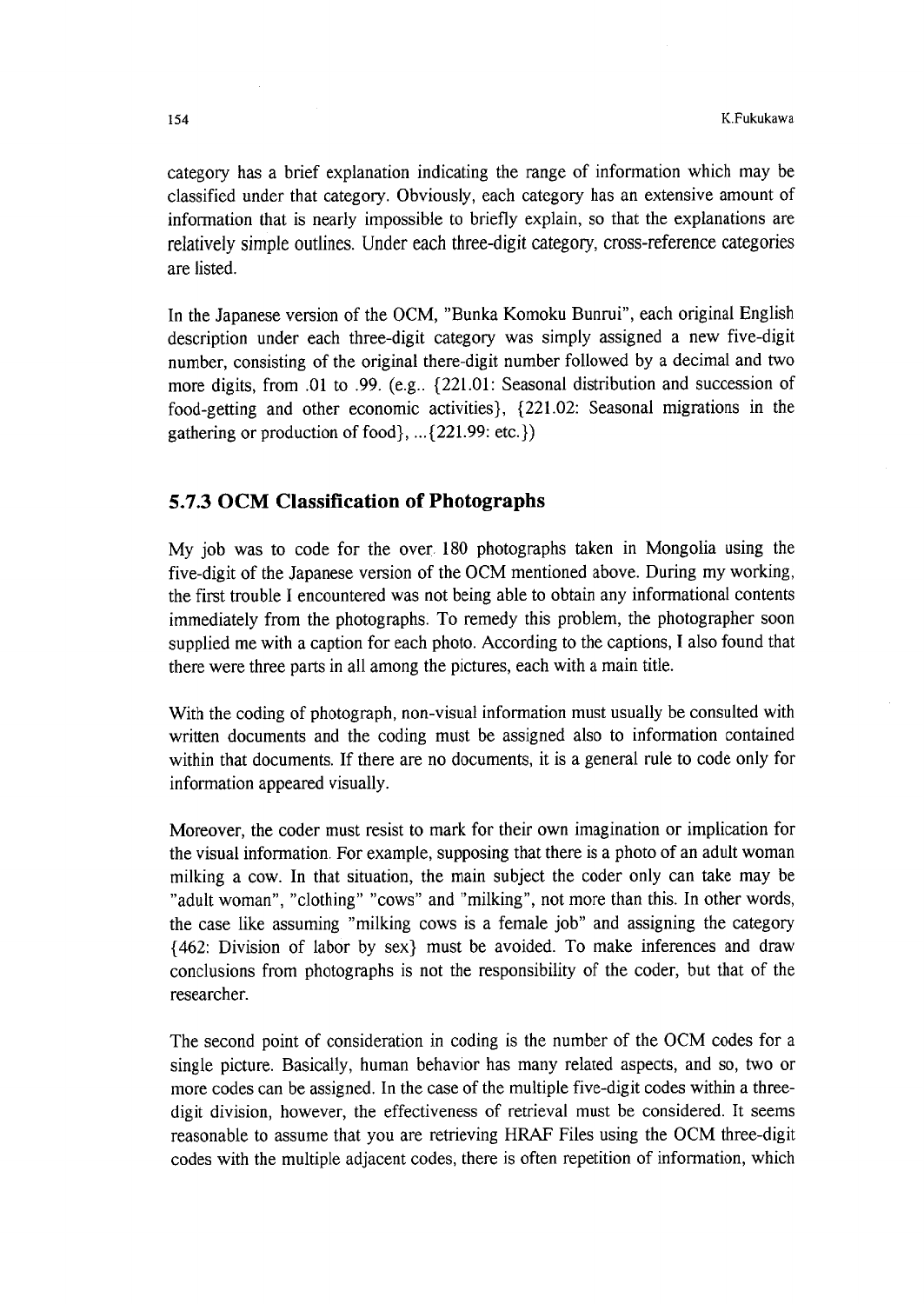becomes a bothersome waste of time for you. Considering the OCM as a system that classifies various aspects of human behavior into categories, coding should only be done for what will be main subjects, as much as possible. This is because, related information other than that can be coded by the cross-references categories presented under that OCM three-digit categories.

## 5.7.4 OCM CIassification of Sample Materials: Examples from the BM and the NME

In order to try to retrieve using the OCM five-digit codes, I chose four Mexican sample materials, "pottery figurine", "mask", "burner", and "pendant", for which the BM classified according to the OCM, and using those OCM codes, I tried to retrieve the same type of the samples owned by the NME. I would not go into detail here, in any way, the results of my search were zero ---pottery figurines, two --masks, zero -incense burners, and zero - pendants. Then I searched those zero - items by their actual names and I found all the same sample materials in the NME just under the different OCM codes. If there has been a simple misapplication of the OCM, it is out of my control, but those fundamental differences of the OCM coding for the same materials has serious meaning.

First, there is a clear difference in data contents between the BM and the NME. For the data from the BM, descriptive reference materiais are well equipped. As the result, the OCM coding is relatively detailed and accurate. Each anifact has OCM codes along with information on how it was made, what it was made of/from and even on details on its ornamental design. On the other hand, the NME's OCM coding is dependant exclusively on an anifact's name, the brief explanation on the manner in which it is used, and so on. Compared to the BM's case, given information is overwhelmingly insufficient.

Such a big difference in classification between those two museums could have been avoided by drawing up a set of classification rules. Considering that there are no rules for corders between them at the moment, here I could not further describe the exampies.

Incidentally, HRAF has a set of classification rules for analysts of written materials. Within the rules, I will cite some OCM categories below that must be helpful when you classify material cultures.

- -The products processed from raw materials
- ex. 28: Leather, Textiles, and Fabrics.
	- 32: Processing of Basic Materials.
	- 38: Chemical Industries.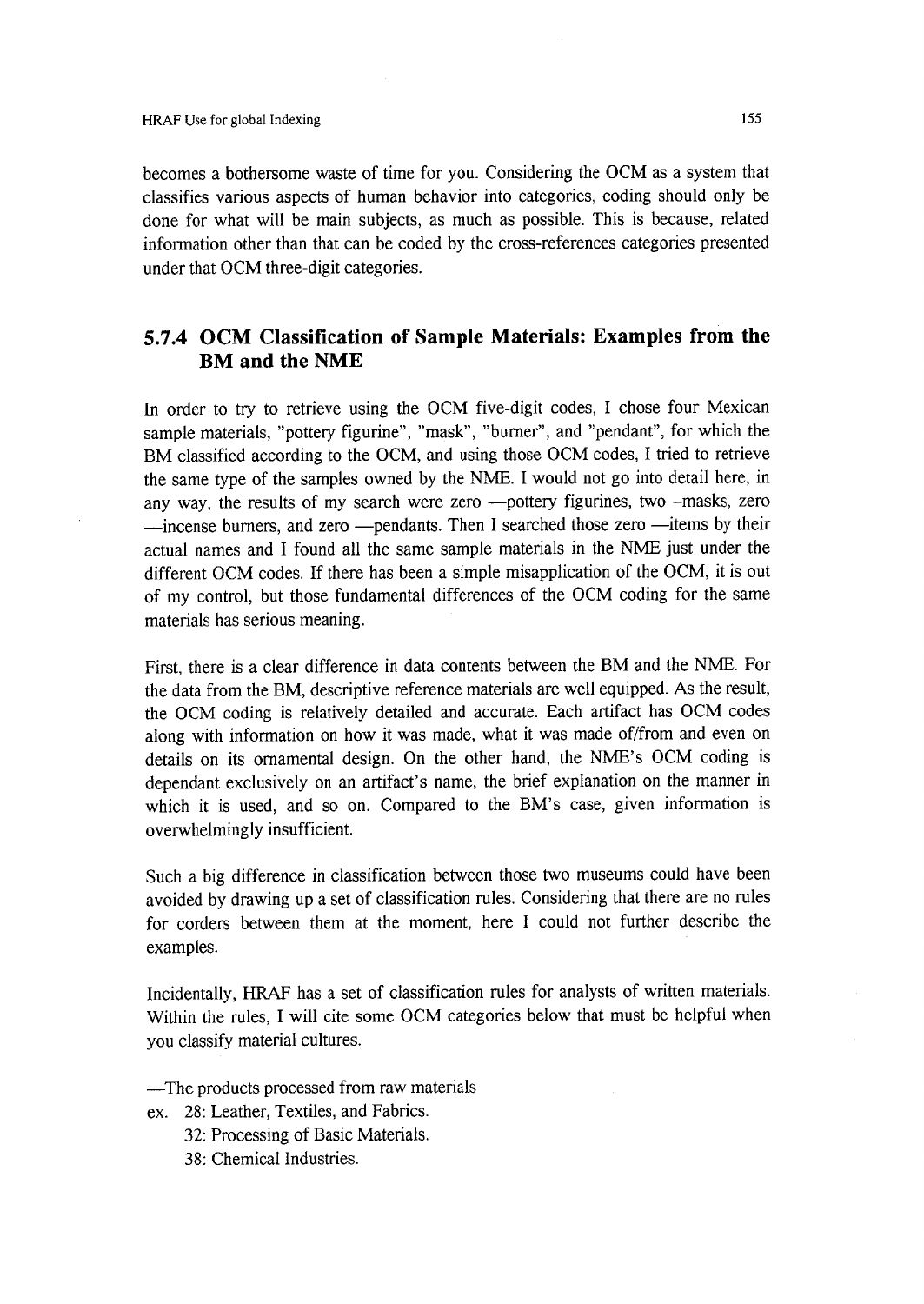39: Capital Foods Industries.

-The raw materials involved and their acquisition

 $ex$  31: Exploitative Activities.

-The tools and machines employed

ex 40: Machines.

41: Tools and Appliances.

-The description and use of th e final products

- ex 29:Clothing.
	- 30: Adornment,

34: Structures.

- 40: Machines.
- 41: Tools and Appliances.

-Additional considerations must be needed for the social function of an item.

ex Ornaments as status symbols. 301: Omament. 554: Status, Role, and Prestige.

ex Clothing differences between social classes. 291: Normal Garb. 565: Classes.

(Human Relations Area Files 1965:78-79)

## 5.7.5 Necessity for Classification Rules (Guide for Corders)

Even though there is an elaborate classification system in place, it is necessary to have rules for coding, In order to use a large quantity of classified and organized materials in a wide range of research, classification rules and the classification procedure must possess a high degree of uniformity and regularity. And the procedure and its rules must be maintained from beginning to end. Even in the case where a rule is biased, it must be consistently biased throughout. If, for example, we do this and then find something that needs to be fixed, we can easily take out all the data with this bias and correct them. Any change to this basic structure will bring about extreme disorder, so we must be very cautious in classifying, Even in the case that a coder is changed, the way of classification will change easily based on the new corder's background.

If you are aiming to integrate the information, you must code, as a general rule, totally different material using the same classification system and rules. However, depending on the nature of the materiais, slight changes and improvement of the classification system and rules also becomes necessary. In that case, even with a minor change, we must carefully consider what effects it may have, and we must be careful again to